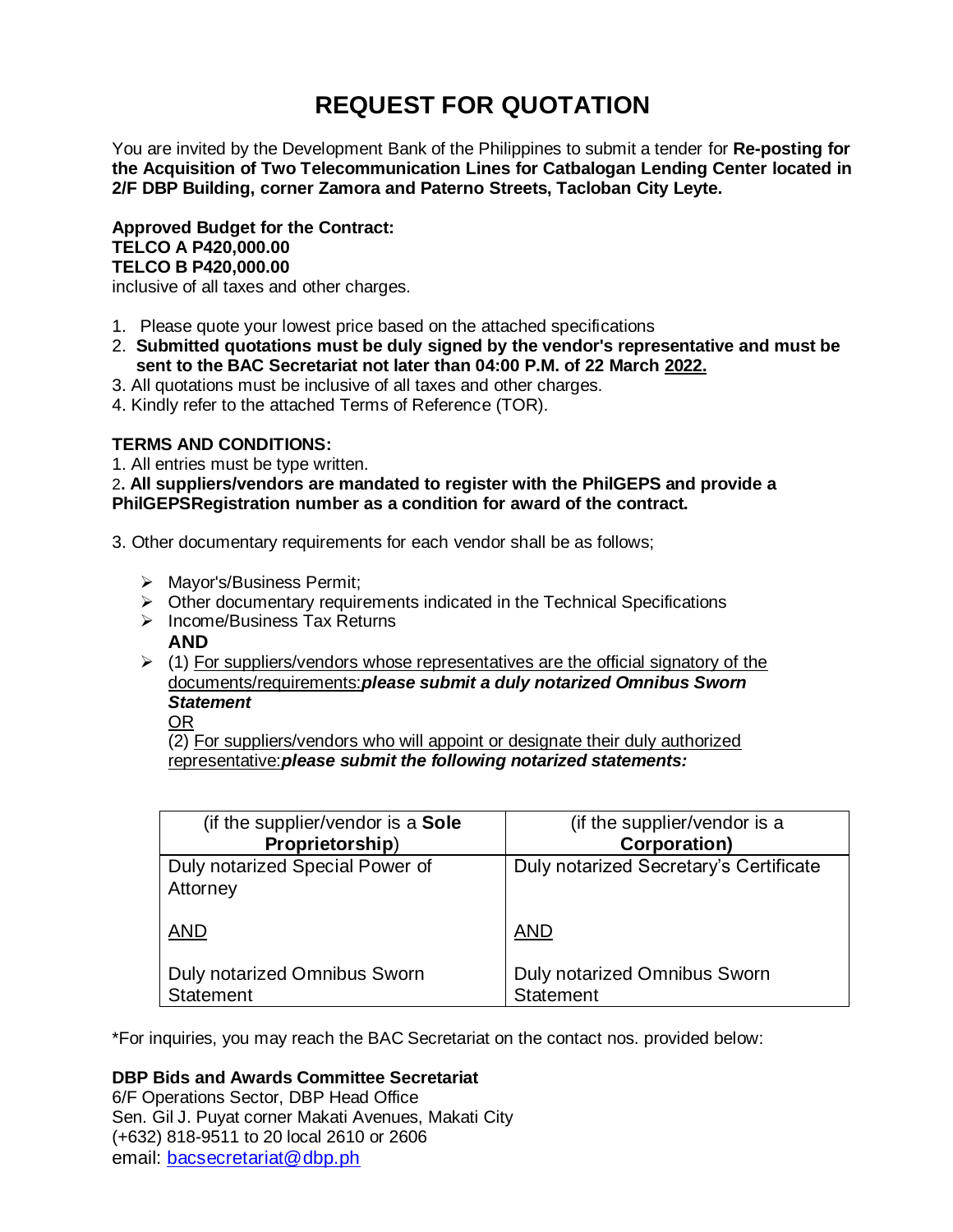Annex A

# ACQUISITION OF NEW, ADDITIONAL AND/OR REPLACEMENT TELECOMMUNICATION LINE/CONNECTIVITY SERVICE FOR THE DEVELOPMENT BANK OF THE PHILIPPINES (DBP)-CATBALOGAN LENDING CENTER

APPROVED BUDGET FOR THE CONTRACT: Telco A: Php 420,000 Telco B: Php 420,000

#### **TECHNICAL SPECIFICATIONS**

#### A. BACKGROUND

řπ

The telecommunication connectivity service (line) is for the connection of DBP online systems, services and facilities in any of the following DBP remote sites:

- A.1. Branch Office, including:
	- A.1.a. Lending Center
	- A.1.b. Cash Center
	- A.1.c. Branch-Lite Unit

A.2. Automated Teller Machine (ATM)

### **B. OBJECTIVE**

To acquire stable, reliable and secure telecommunication connectivity/line service to link DBP remote sites to the Head Office from an authorized and qualified telecommunication service provider (Telco).

#### C. COVERAGE OF THE CONTRACT

The contract will be for a one (1) year period starting from date of acceptance of service with the option for automatic renewal.

## D. MINIMUM SPECIFICATIONS

- D.1. Connectivity/Line Service Availability
	- > The minimum availability of service is 99.6%.
- D.2. Connectivity/Line Specifications
- D.2.a. Branch Office  $\sqrt{}$ 
	- D.2.a.i. Wired MPLS/VPN, Radio Last Mile or VSAT connection with minimum of 2 Mbps bandwidth
	- D.2.a.ii. Must be Ku Band or C Band for the VSAT
	- D.2.a.iii. Inclusive network equipment, such as router and or router/modem, must not be on End-of-Life/End-of-Support status within the contract period
	- D.2.a.iv. Router must support GRE/mGRE tunneling and IP Security (ex. dynamic VPN) and SNMP
	- D.2.a.v. DBP shall have the full access of the router
	- D.2.a.vi. Provide near real time and historical link monitoring
- D.2.b. ATM Wired П
	- D.2.b.i. VPN connection at least 128 Kbps via MPLS
	- D.2.b.ii. Inclusive network equipment, such as router and or router/modem, must not be on End-of-Life/End-of-Support status within the contract period
	- D.2.b.iii. Support GRE tunneling and SNMP
	- D.2.b.iv. Provide near real time and historical link monitoring

Page 1 of 4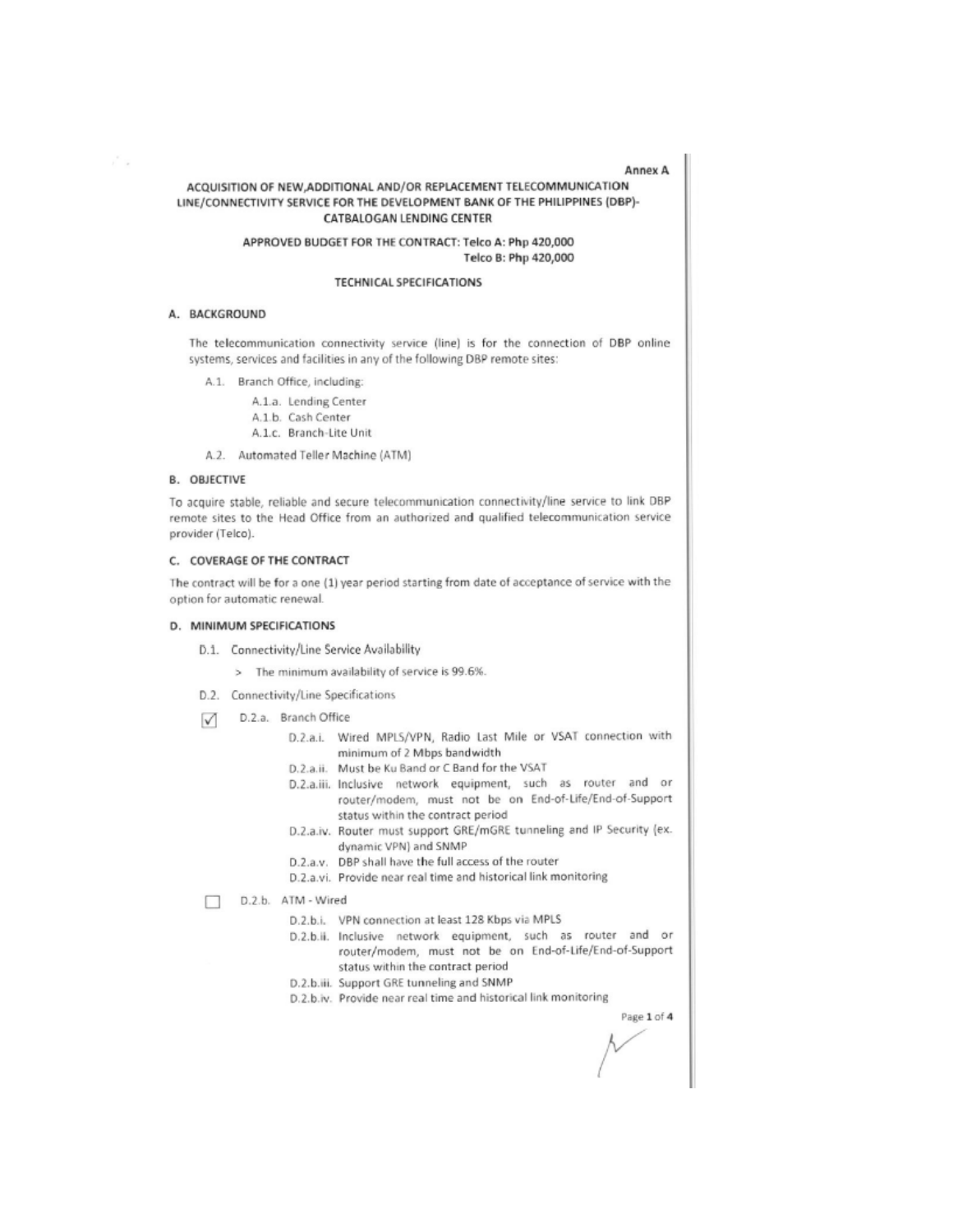- D.2.c. ATM Wireless
	- D.2.c.i. Provide data transmission function by public GPRS/ GSM network or higher
	- D.2.a.vii. Inclusive network equipment, such as router and or router/modem, must not be on End-of-Life/End-of-Support status within the contract period
	- D.2.c.ii. Support GRE Tunneling and SNMP
	- D.2.c.iii. Provide GUI access for local and remote management
	- D.2.c.iv. Operate at -30~+75°C temperature
	- D.2.c.v. Has LED status indication
	- D.2.c.vi. Support RJ45 console port
	- D.2.c.vii. Include: 1 power cord, 2 antennas, 1 console cable, 1 set documentation
	- D.2.c.viii. Provide near real time and historical link monitoring.
	- D.2.c.ix. Meet the average latency requirement of not greater than 200ms measured using the Ping utility or any similar mobile applications
	- D.2.c.x. Meet signal requirement of not less than 2 bars measured using mobile or similar devices capable of said measurement
	- D.2.c.xi. DBP shall have full access to the Modem/Router
- D.3. Support Services and Incident Management
	- D.3.a. The Telco shall provide 24 x 7 onsite, telephone and email support. For every service unavailability/downtime reported, the response time shall be within thirty (30) minutes.
	- D.3.b. Upon the occurrence of service unavailability/downtime, the Telco shall:
		- D.3.b.i. Conduct problem isolation/resolution and link restoration activities
		- D.3.b.ii. Notification via electronic mail (E-mail) and telephone within one (1) hour of the occurrence
		- D.3.b.iii. Minimum of twice a day status report to DBP via E-Mail
		- D.3.b.iv. Estimated time of arrival (ETA) if onsite activities required
		- D.3.b.v. Estimated time of resolution (ETR)
		- D.3.b.vi. Root cause
		- D.3.b.vii. Comply with DBP policies on security and confidentiality during support services.
	- D.3.c. The Telco shall submit an incident report stating the reason/s for the outage and detailing the steps undertaken to resolve a particular problem. upon DBP's request.
- D.4. Service Performance Review
	- > The Telco shall conduct a performance review session at least once every quarter of a year

# E. TELECOMMUNICATION CONNECTIVITY/LINE REQUIREMENT CLASSIFICATION

The primary objective of the following provisions is to have multiple Telcos per site, providing service redundancy, high availability and avoiding single point of failure.

E.1. New Telecommunication Line Requirement

E.1.a. Covered Sites

Page 2 of 4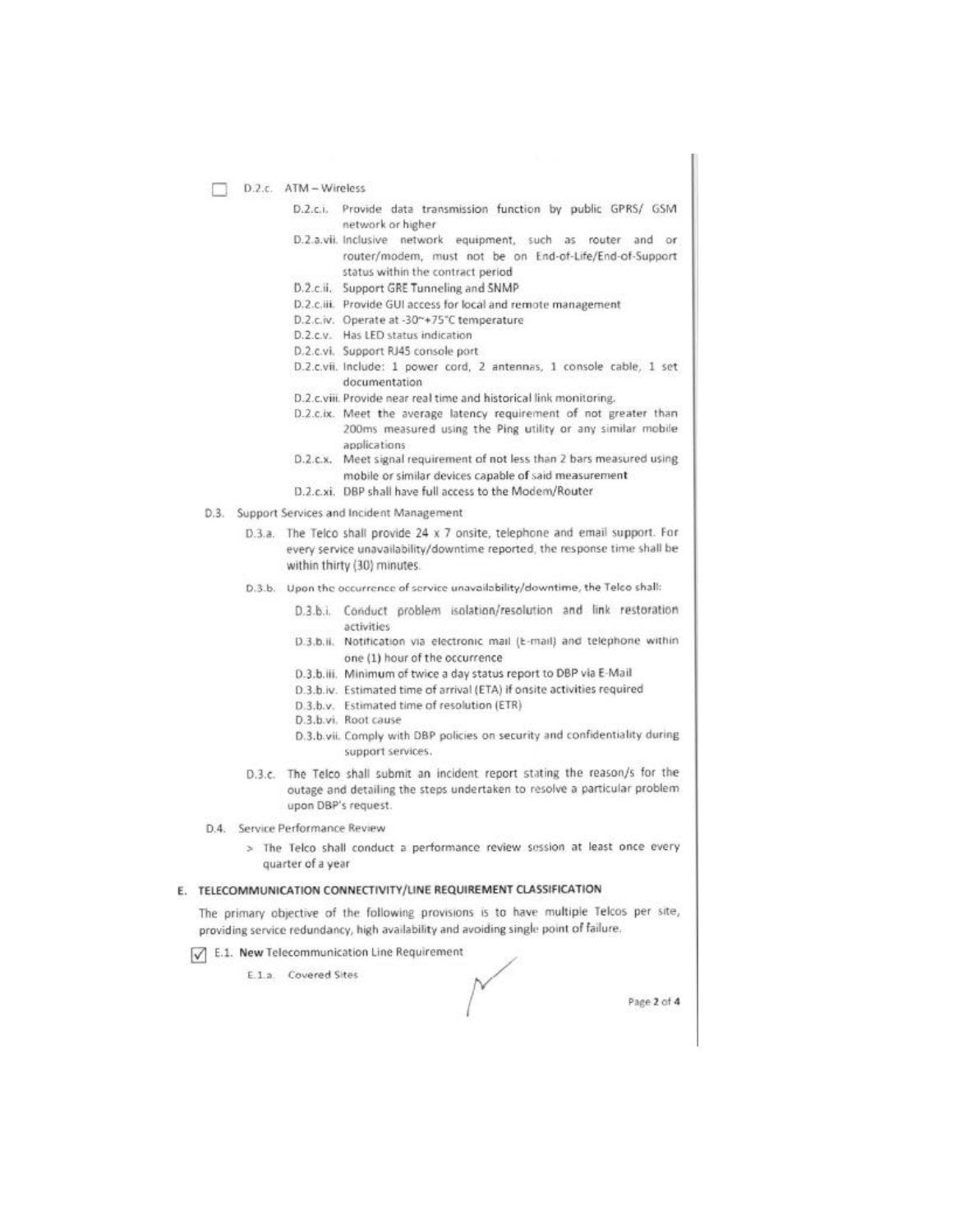> New remotes sites

# E.1.b. Telco Selection Criteria

- > Telecommunication Line for Branch Office
	- E.1.b.i. Two (2) different Telcos (Telco A and Telco B) shall be selected
	- E.1.b.ii. Telco A is the lowest (winning) provider
	- E.1.b.iii. Telco B is the second lowest provider
- > Telecommunication Line for Additional ATM Facility of a Branch Office
	- E.1.b.iv. The Telco must be different from the one which has the majority or most of the telecommunication connectivity services provided for the ATM/s of that Branch Office

E.2. Additional Telecommunication Line Requirement

E.2.a. Covered Sites

> For existing sites with existing telecommunication line/s

- E.2.b. Telco Exception
	- > The Telco/s of the existing line/s servicing the site shall not be invited and will not be allowed to participate

#### E.3. Replacement Telecommunication Line Requirement

E.3.a. Covered Sites

- > For existing sites with existing telecommunication line/s
- E.3.b. Telco Exception
	- E.3.b.i. For Telco Redundancy Replacement
		- > The Telco of the existing line/s servicing the site including the one to be replaced shall not be invited and will not be allowed to participate
	- E.3.b.ii. Replacement for the Purpose of Telecommunication Line Capacity (Bandwidth) Upgrade
		- > The Telco of the other existing line/s servicing the site (i.e., other than the one to be replaced) shall not be invited and will not be allowed to participate
	- E.3.b.iii. For Wireless to Wired Facility Replacement
		- > The Telco of the other existing line/s servicing the site (i.e., other than the one to be replaced) shall not be invited and will not be allowed to participate

#### F. DISCONTINUANCE OF SERVICE

DBP can opt to discontinue the service within the contract period without pre-termination fee/s, if the Telco provider fails to meet the required minimum availability of service, specified in item D.1, for three (3) consecutive months (3-strike rule)

G. PAYMENT

The payment shall be in a monthly basis every after the service acceptance.

Page 3 of 4